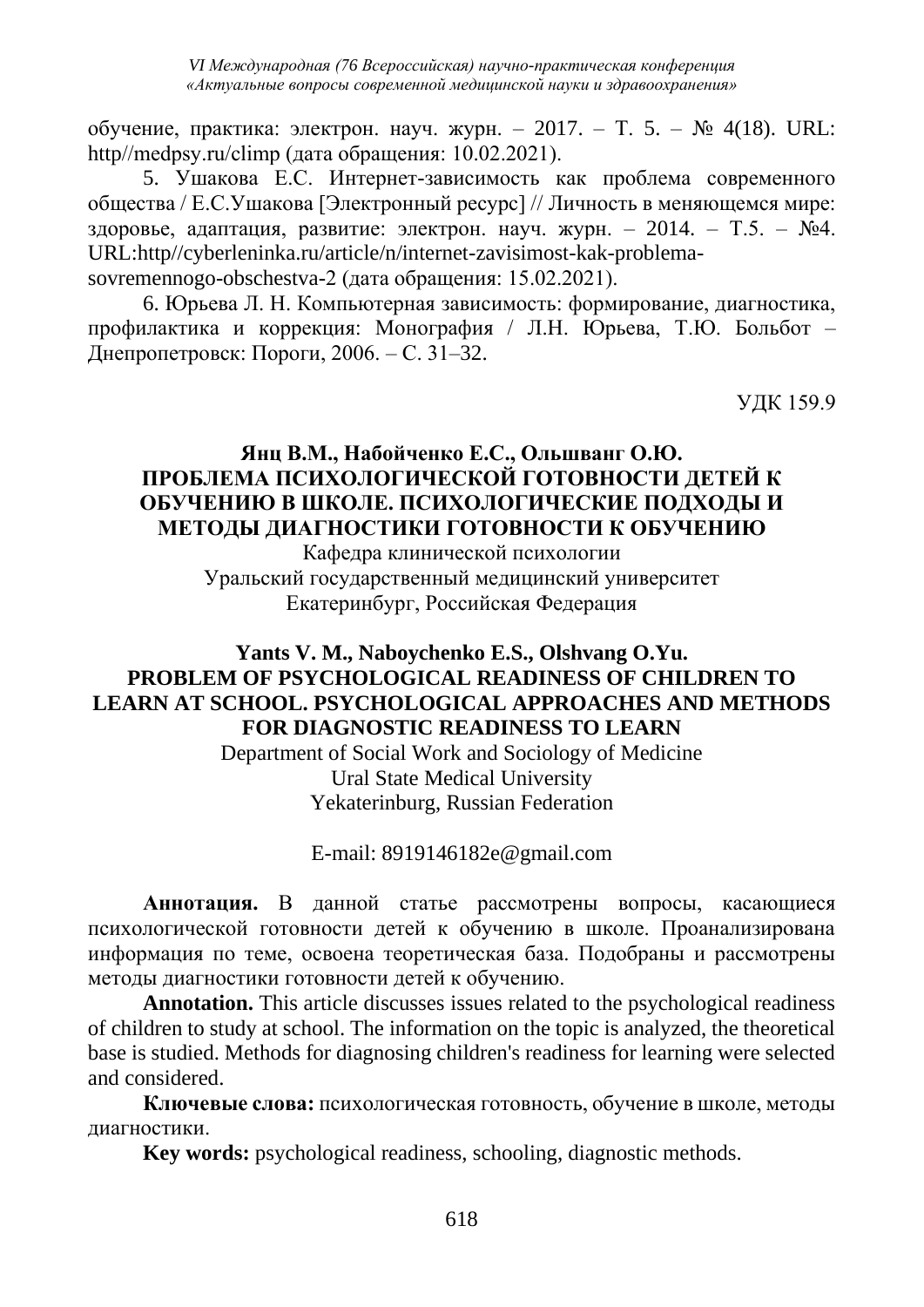### **Introduction**

The topic "The problem of psychological readiness of children to study at school. Psychological approaches and methods for diagnosing readiness for learning" is relevant due to the following factors:

1) This topic is essential, since it affects a large number of people annually, according to statistics, in  $2018 - 2020$ , about 5.5 million first-graders went to school (according to the Ministry of Science and Education of the Russian Federation). And since this problem affects not only children, but also their parents, teachers and indirectly all family members, a large number of people are interested in this topic;

2) The way the first graders go through the stages of growing up affects their development in the future. As you know, all childhood traumas are reflected in adolescence and adulthood, so, the child's adaptation to school will affect their future condition, how they will build their life and what civic position they will have;

3) Studying at school is an integral process, which means that the problem of adaptation is relevant every year, therefore, the selection of methods that can reveal the child's readiness for school is necessary.

Thus, the issue discussed in this article is relevant. It should be noted that in Russian and foreign psychology there are different opinions about which competencies affect the child's adaptation to school.

Psychological readiness for schooling is a necessary and sufficient level of mental development of a child for mastering the school curriculum in conditions of study in a peer group [4, p.92].

It depends on various factors, environment, family situation, emotional, physical and mental health of the child.

In Russian psychology and pedagogy, the problem of a child's readiness for the beginning of systematic schooling has been studied in various aspects (L.S. Vygotsky, L.I. Bozhovich, D.B. Elkonin, N.G. Salmina, L.A. Venger, and V.I. V. Kholmovskaya et al.). Here the general and special readiness of children for school is distinguished. General readiness includes personal, intellectual, physical and socio-psychological ones.

The problem of children's readiness for schooling is primarily considered from the point of view of the compliance of the child's development level with the requirements of educational activities.

One of the first, who addressed to this problem, was K.D. Ushinsky. Studying the psychological and logical foundations of learning, he examined the processes of attention, memory, imagination, thinking and found that the success of learning is achieved with certain indicators of the development of these mental functions. K.D. Ushinsky called the weakness of attention, the abruptness and incoherence of speech, a bad "pronunciation of words" as a contraindication to the beginning of training.

The works by L.I. Bozovic, dedicated to psychological readiness for school, suggested a new formation as the lowest actual level of mental development, necessary and sufficient for starting school, which she called "the internal position of the student". This psychological formation arises at the border of preschool and primary school age,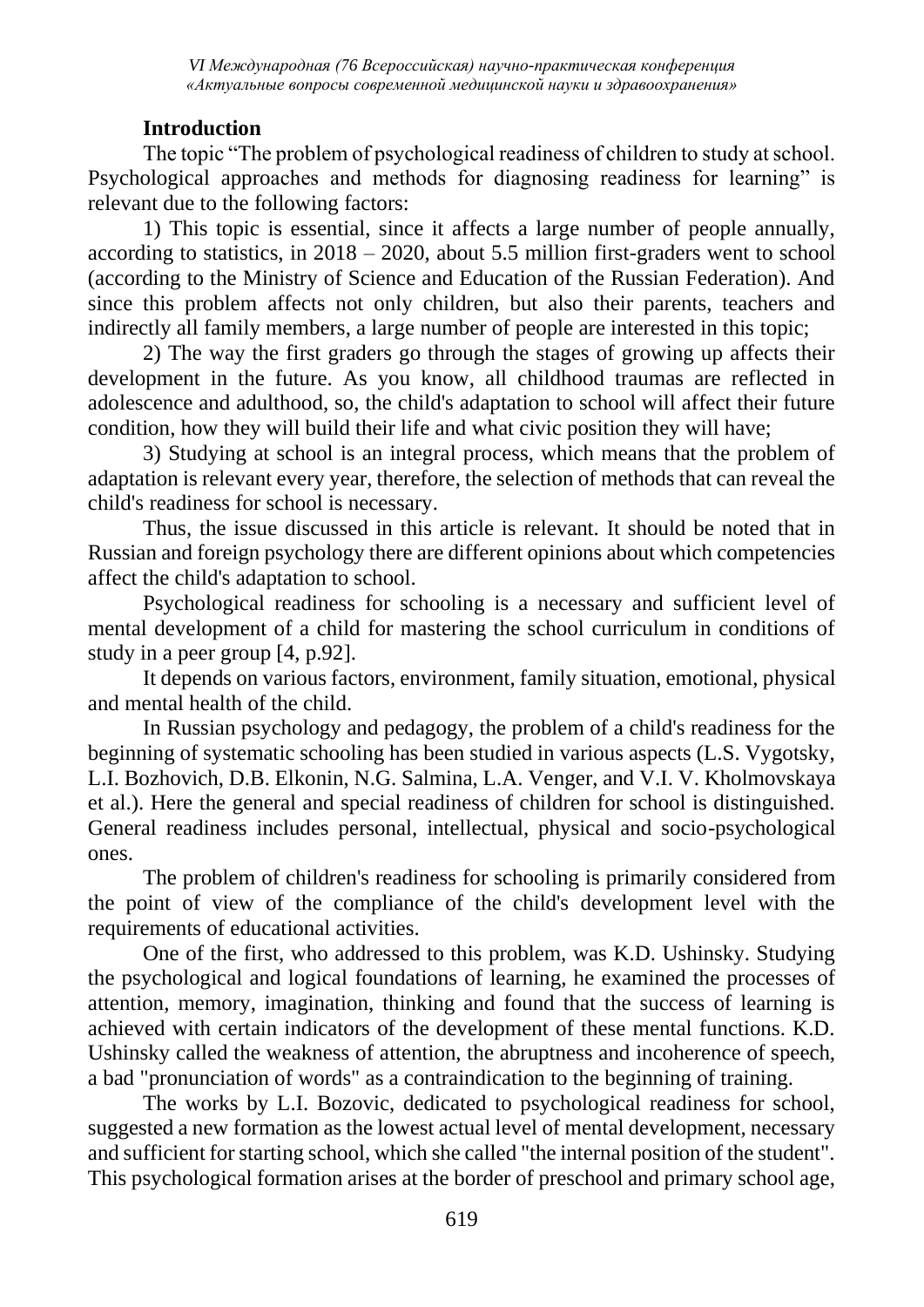or during a crisis of 7 years, and represents the fusion of two needs – a cognitive need and a need to communicate with adults at a new level. The combination of these two needs allows the child to be involved in the educational process as a subject of activity, which is expressed in the conscious formation and implementation of intentions and goals, or arbitrary behavior of the student. The second approach is to determine the requirements for the child, on the one hand, the study of formations and changes in the child's psyche, which are observed by the end of preschool age, on the other hand. L. I. Bozhovich notes that "the careless pastime of the preschooler is replaced by a life full of worries and responsibility" [2, p.207].

According to the researchers of this approach, the complex of psychological properties and qualities that determine the psychological readiness for schooling should constitute a certain level of development of cognitive interests, readiness for a change in social position, mediated school motivation (desire to learn), internal ethical instances, self-esteem. This direction, even with all its positive aspects, when considering readiness for school, does not take into account the presence of prerequisites and sources for the presence of educational activity in preschool age.

**The purpose of the study** is to research the problem of a child's psychological readiness for school, and to select methods for analyzing a child's readiness for school.

#### **Research materials and methods**

Testing method, survey, projective techniques.

#### **Research results and their discussion**

Readiness for school is a set of certain properties and modes of behavior (competencies) of a child, necessary for the perception, processing and assimilation of educational stimuli throughout the entire learning process. School readiness should be viewed as a branched network of interconnected whole: it always depends on the conditions in a particular school, on the qualities of the child and on the professional qualifications of the teachers working at school. After analyzing the literature on this topic, it was possible to compile a list of these competencies:

The ability of children to consciously subordinate their actions to the rules that generally define the mode of action;

The ability to focus on a given system of requirements;

The ability to listen carefully to the speaker and accurately perform the tasks given orally;

The ability to independently perform the required task according to a visually perceived sample.

Types of a child's readiness for schooling:

Emotional readiness for school implies a set of qualities that allow a child to overcome emotional insecurity, various blockages that interfere with the perception of learning impulses or lead to the fact that the child becomes withdrawn. It is clear that the child cannot easily cope with all tasks and situations. Difficult assignments, as well as the teacher's explanations, can make the child feel like: "I can never cope with this" or "I do not understand at all what she (the teacher) wants from me". Such experience can be a burden on the child's psyche and lead to the fact that the child generally ceases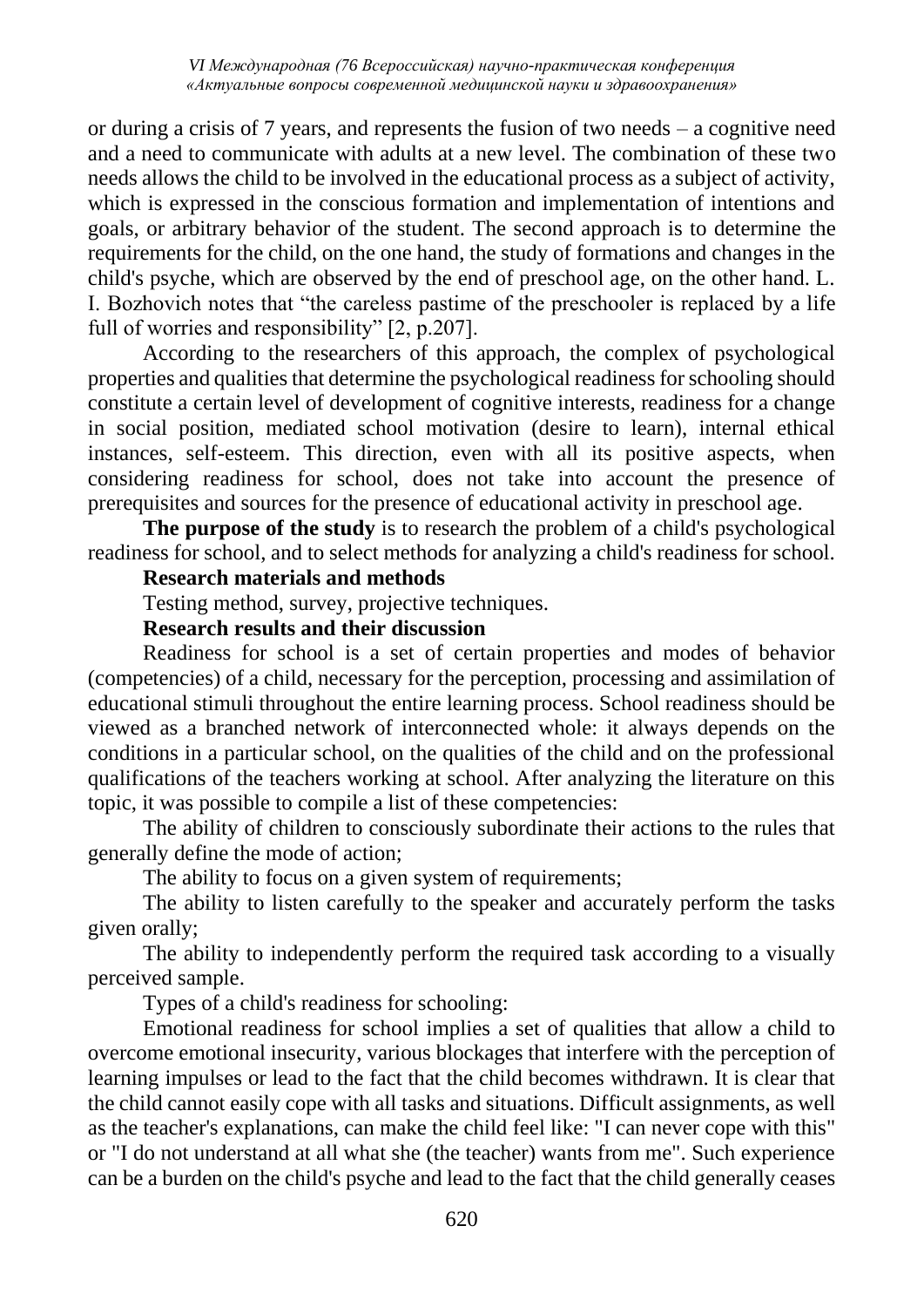to believe in himself and stops actively studying. Resistance to such loads, the ability to deal with them constructively is an important part of emotional competence.

Social readiness for school is closely related to emotional readiness. School life includes the child's participation in various communities, entering and maintaining a variety of contacts, connections and relationships. First of all, it is the class community. The child must be prepared for the fact that he will no longer be able to follow only his desires and impulses, regardless of whether he interferes with other children or the teacher with his behavior. Relationships in classroom community greatly affect how well the child will be able to successfully perceive and process learning experiences, that is, benefit from it for his development. If everyone who wants to say something or ask a question speaks or asks at the same moment, chaos will arise and no one will be able to listen to anyone. For normal productive work, it is important that children listen to each other, let the interlocutor finish talking. Therefore, the ability to refrain from one's own impulses and listen to others is an important component of social competence.

Physical readiness for school. Physical readiness for school is understood not only to the extent to which the child controls his body, but also his ability to perceive his body, to feel and voluntarily direct movements (control the internal mobility), to express his impulses with the help of the body and movement. When we talk about physical readiness for school, we mean the coordination of the "eye-hand" system and the development of fine motor skills necessary for learning to write. Here it must be said that the speed of mastering hand movements associated with writing can be different for children. This is due to the uneven and individual maturation of the corresponding areas of the human brain. Many modern methods of teaching writing take this fact into account and do not require fine writing from the very beginning in lined notebooks with strict adherence to boundaries. Children first "write" letters and "draw" shapes in the air, then – with a pencil on large sheets of paper, and only at the next stage move on to writing letters in notebooks. This gentle method takes into account that a child can enter school with an underdeveloped hand. However, most schools still require to write in small print right away (in handwriting worksheet) and observe the appropriate boundaries. This is difficult for a lot of children. Therefore, it is good if, already before school, the child has mastered to a certain extent the movement of the hand, wrist and fingers. Fine motor skills are an important characteristic of a child's motor readiness for school. The manifestation of will, selfinitiative and activity largely depends on how much the child generally controls his body and is able to express his impulses in the form of bodily movement.

Cognitive readiness for school, which has long been considered and is still considered by many to be the main form of readiness for school, plays, although not the main, but still a very significant role. It is important that the child can concentrate on a task for a while and complete it. This is not so simple: at every moment of time we are exposed to the effects of various kinds. These are noises, optical impressions, smells, other people, etc. In a large classroom, distractions are constantly occurring. Therefore, the ability to concentrate for some time and keep your attention on the task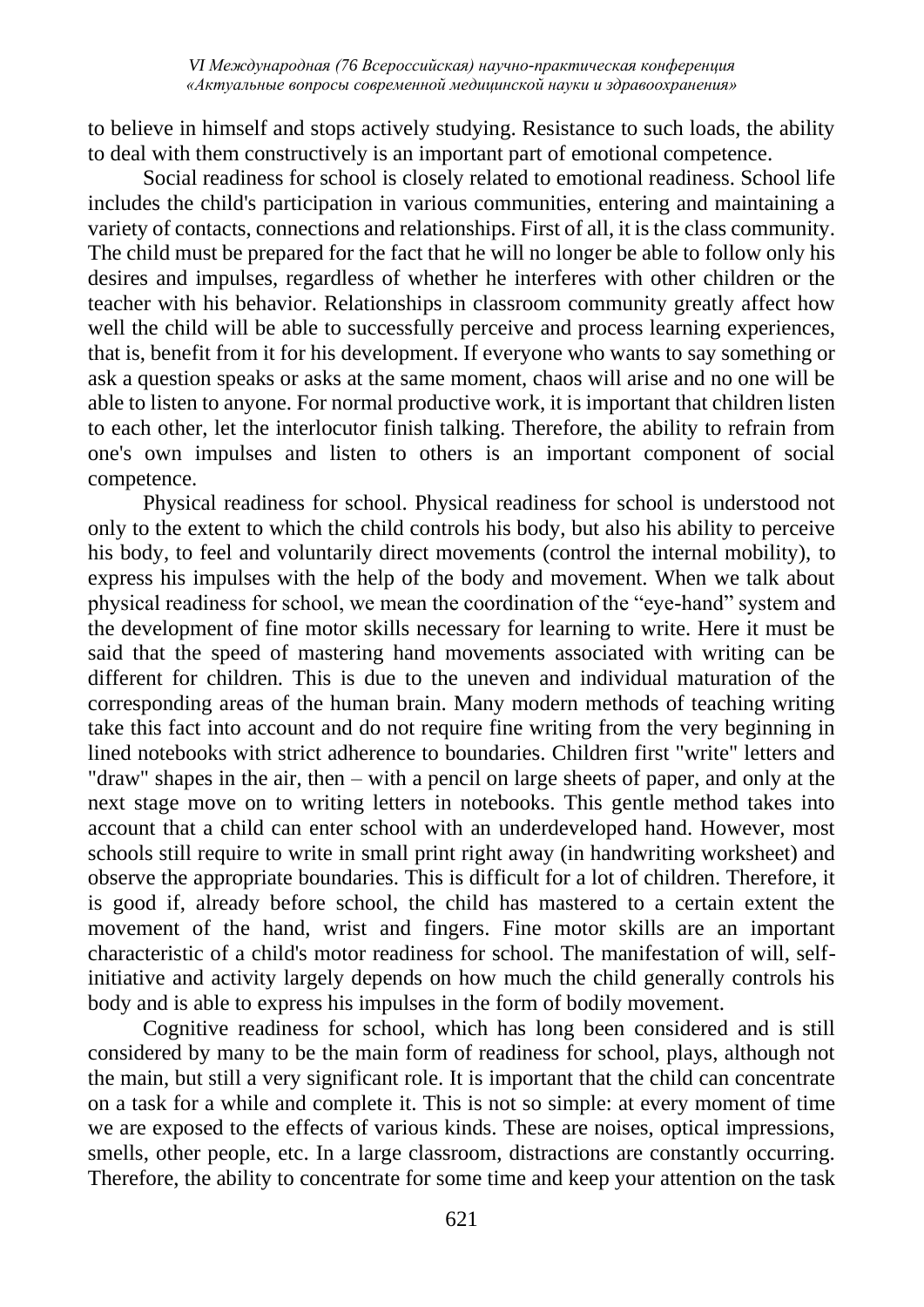at hand is the most important prerequisite for successful learning. It is believed that a good concentration of attention is developed in a child if he can concentrate on the task assigned to him for 15–20 minutes without getting tired. The educational process is designed in such a way that while explaining or demonstrating any phenomena, it is often necessary to link what is happening at the moment with what has been explained or demonstrated recently.

After analyzing textbooks, articles and dissertations on the topic, identifying the types of readiness and competencies that, according to the researchers, children should have, research and methods have been selected.

The conducted research on the topic is aimed at identifying the reasons for the unpreparedness of children for school, as well as solving these problems.

One of the interesting questions raised by the researchers is the identification of accompanying psychological problems: anxiety, low stress resistance, lack of motivation (picture).



Рис.1. Количество учащихся не готовых к обучению в школе (причины)

#### Pic. 1. Number of students not ready for school (reasons)

Based on this study, methods to identify the level of motivation, a questionnaire of parent-child relations, a test for the level of intellectual readiness are needed. The following can be proposed:

- The questionnaire of parental relations by A. Ya. Varga, V.V. Stolin, which will help to identify the type of relationship, on which, in turn, the interaction of children with peers depends.

- Wechsler's intelligence test.

- Achievement motivation test for children 9 – 11 years old by Afanasyeva N.

The design of the study is as follows. To identify the effect on the child, it is necessary to take two groups, to carry out the methods in the senior or preparatory group, to assess mental abilities, emotional sphere, family relationships[6].

Then those who attended the school preparation course and who did not should be considered separately, as this has an impact on children. Take cognitive and emotional measurements before starting school.

Further these children need to be followed up until full adaptation, that is, the normalization of the indicators of the method scales.